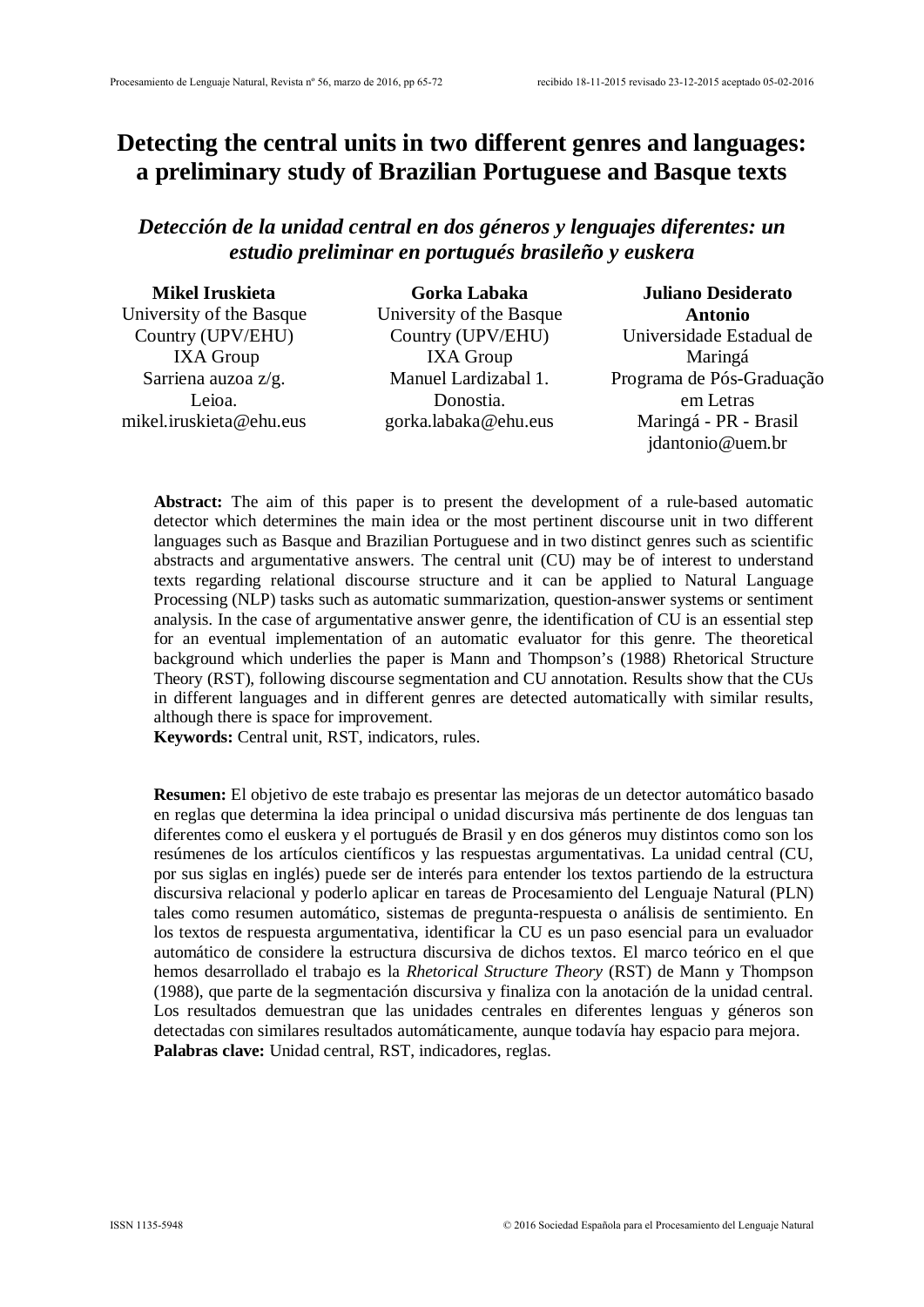# *1 Introduction*

The development of applications which automatically perform complex linguistic tasks such as summarizing, segmenting, translating and even evaluating texts depends on the linguistic description not only of formal grammar rules, but also on the analysis of discourse structure.

A notion which plays an important role in discourse analysis is the notion of *topic of discourse*. According to van Dijk (1980), language users are able to summarize discourses, expressing the main topics of the summarized discourse. The dutch linguist argues that discourse topics are properties of the global meaning of the text and a necessary feature for the text to be globally coherent. In van Dijk's words, discourses are "organized *around* a semantic 'core' that we intuitively call a theme or topic" (van Dijk, 1980: 41).

In NLP the notion of discourse topic is also very important and the summary of the global meaning of texts has received different tags (Iruskieta et al., 2015): thesis statement (Burstein et al., 2001), central proposition (Pardo, Rino and Nunes, 2003), central subconstituent (Egg and Redeker, 2010), central unit (Stede, 2008). As this paper is developed under the framework of Rhetorical Structure Theory - RST (see Section 2 ahead), we choose Stede's term "central unit" (the most salient node of the rhetorical structure tree).

The detection of the central unit (henceforth CU) is an important key step in the annotation of the relational structure of a text (Iruskieta, Ilarraza and Lersundi, 2014) and can be useful in NLP tasks such as automatic summarization, automatic evaluation, question-answer systems and sentiment analysis. Thus, the aim of this paper is to present the development of a rulebased automatic detector which identifies the CU in two different genres produced in two different languages: scientific abstracts in Basque (henceforth EUS) and argumentative answers in Brazilian Portuguese (henceforth BP).

In RST diagrams, represented as trees (henceforth RS-trees), at least one elementary discourse unit<sup>[1](#page-1-0)</sup> (henceforth EDU) functions as

 $\overline{a}$ 

the main nucleus of the tree. It is important to notice that the CU does not function as satellite of any other unit or text span. Two examples of CUs of the corpus are presented below:

(1) *Lan honetan patologia arrunt honetan ezaugarri epidemiologiko, etiopatogeniko eta klinikopatologiko garrantzitsuenak analizatzen ditugu.* [\[GMB0301\]](http://ixa2.si.ehu.es/diskurtsoa/segmentuak.php?bilatzekoa=GMB0301-GS.rs3)

**In this paper we analyze the most important** epidemiological, etiopathological, pathological and clinical features of this common oral pathology.

### (2) *O segredo do vestibular é sem dúvida o esforço.* [\[M21315\]](http://ixa2.si.ehu.es/rst/pt/segmentuak_multiling.php?bilatzekoa=M21315seg-GS.rs3) The *secret* of *Vestibular* is *without any doubt* the *effort*.

Example (1) is from the EUS corpus of scientific abstracts. It was identified by the two annotators of the corpus as the CU of the text. The identification relies on the following indicators: i) '*Lan honetan*' "in this work" in Basque, the demonstrative '*hau*' "this" refers to the work the writers are presenting; ii) the adjective '*garrantzitsu*' "important" and the superlative '-en-' "the most" indicate that this sentence is prominent in the text; iii) the verb '*analizatu*' "analyze" is a common verb for expressing the main action of a piece of research (Iruskieta, Ilarraza and Lersundi, 2014); iv) the pronoun adjoined to the auxiliary of the verb, -'*gu*' "we", shows that the topic the writers are referring to is an action performed by themselves.

Example (2) is from the BP corpus of argumentative answers. The analysis of that EDU unveils the indicators used by the annotators of the corpus to identify it as the CU of the text: i) the CU starts with the resumption of the question that was answered by the writers '*Qual o segredo do vestibular: inteligência, esforço ou sorte?*' "What's the secret of Vestibular: intelligence, effort or luck?". Thus, the answer starts as '*O segredo do Vestibular é*' "The secret of Vestibular is"; ii) the noun '*esforço*' "effort" is in compliance with one of the factors suggested in the question; iii) Asseverative epistemic adverbial phrase '*sem dúvida*' "without any doubt" is used by the writers to make their propositions more credible.

It is important to notice that the characteristics of the genre are crucial for the identification of the CU, but the detection has to

<span id="page-1-0"></span><sup>1</sup> EDUs are "minimal building blocks of a discourse tree" (Carlson and Marcu, 2001: 2). In general, clauses are EDUs except for complement and restrictive clauses.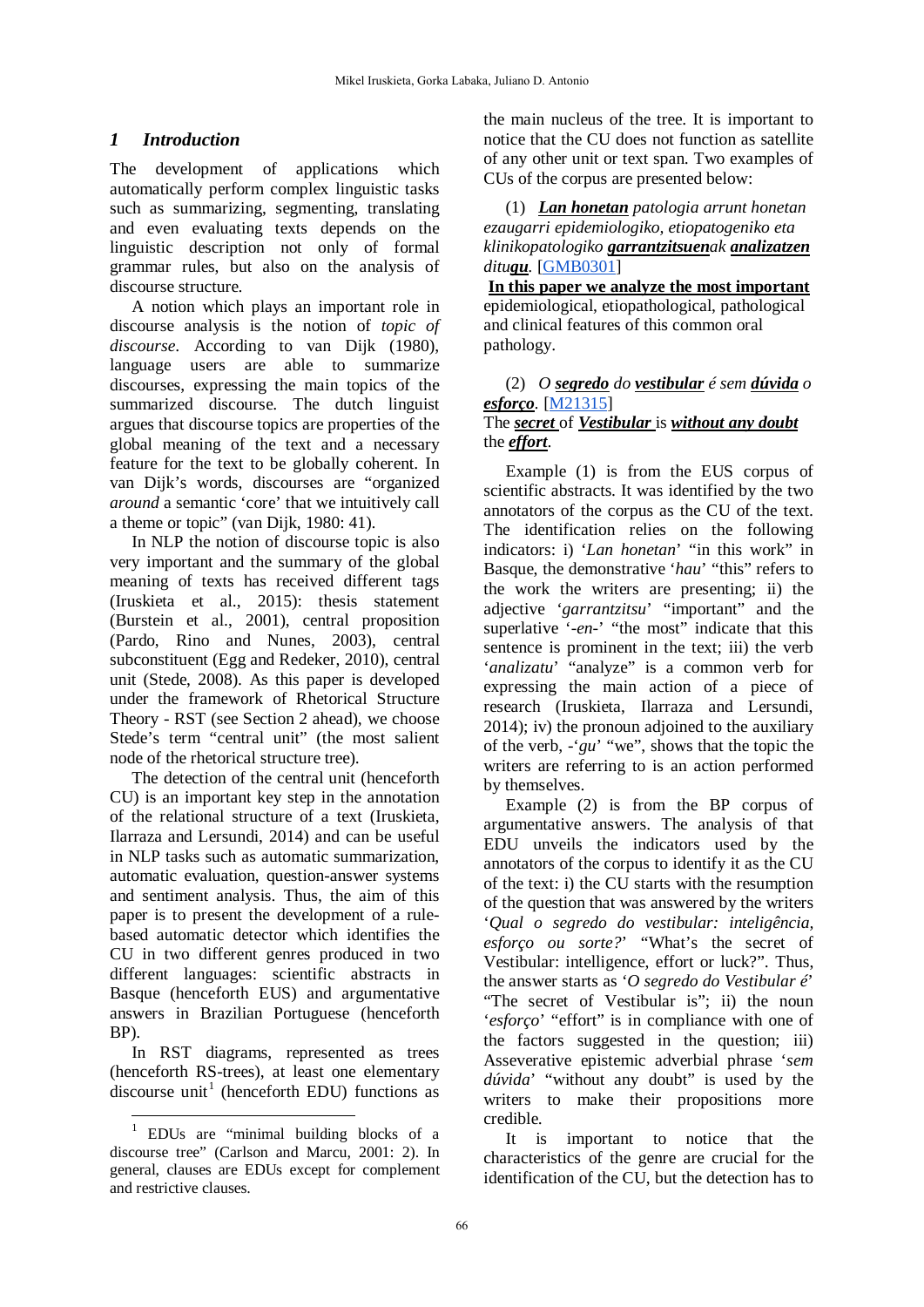be made based on the elements that constitute the CU.

In order to achieve the goals presented previously, this paper is organized in three more sections. In section 2, we lay out the main tenets of the theory that underlies the paper, the research corpus and the methodology used in the research. Section 3 focuses on the presentation of the system and section 4 sets out the results of the detector. In the final section, conclusions of this study are exhibited.

# *2 Theoretical framework*

RST is a theory which aims at investigating text coherence, especially regarding relations held between parts of text, both in macro and microstructure (Mann and Thompson, 1988). According to Matthiessen (2005), RST emerged from the researches made by a group led by William C. Mann in the beginning of the 1980's, at University of California *Information Sciences Institute*. The group aimed at investigating text organization with the purpose of automatic text generation. Two reputed linguists, Christian Matthiessen and Sandra Thompson, joined the group, which also had the consultancy of Michael Halliday, authorfounder of Systemic Functional Grammar. Matthiessen (2005) claims that the group did not imagine that the theory they were creating would arouse so much interest both in Computational Linguistics and in Theoretical Linguistics.

In Linguistics, RST is a framework for the analysis of texts. It is very useful for the description of the superstructure of diverse text genres. Besides that, RST is a prominent theory in Functional Linguistics regarding the investigation of clause combining, describing the relations which are held between clauses in microstructure (Matthiessen and Thompson, 1988).

<span id="page-2-1"></span><span id="page-2-0"></span>A relevant aspect of RST is the fact that the theory can be applied to any language and that it can be used to describe almost all text genres, according to Marcu (2000). Many languages have already been annotated using RST: Carlson et al., (2002) annotated manually newspaper articles in English. Taboada and Renkema (2011) annotated, besides newspaper articles, advertisements, letters, magazine articles, scientific papers, book reviews and opinion articles. Stede (2004) annotated newspaper articles in German. Pardo and Seno (2005) annotated texts about computing in Brazilian Portuguese, Cardoso et al., (2011) composed of news texts and Antonio and Cassim (2012) annotated a corpus of spoken discourse. Da Cunha et al., (2011) annotated scientific papers of diverse areas in Spanish. Iruskieta et al., (2013) annotated abstracts of scientific texts in Basque.

Tools for performing automatic tasks have been designed using RST: automatic segmenters for English (Marcu, 2000; Tofiloski and Brooke et al., 2009), for Brazilian Portuguese (Pardo,  $2008$  $2008$ ),<sup>2</sup> for Spanish (Da Cunha and San Juan et al., 2012) and for Basque (Iruskieta and Zapirain,  $2015$ ).<sup>[3](#page-2-1)</sup>

Within RST framework, many parsers for automatic discourse analysis have been designed: for example, there are analyzers for Japanese (Sumita and Ono et al., 1992), for English (Corston-Oliver, 1998; Marcu, 2000; Hanneforth and Heintze et al., 2003; Joty and Carenini et al., 2015) and for Brazilian Portuguese (Pardo and Nunes et al., 2004).

A good summary of what has been done about and with RST is available at Taboada and Mann (2006) and there is plenty of information about the theory at [http://www.sfu.ca/rst.](http://www.sfu.ca/rst)

# **1.1 Methodology**

The Basque corpus (EUS) used in this paper (see Table 1) consists of abstracts from five specialized domains (medicine, terminology, science, health and life). i) Medical texts include the abstracts of all medical articles written in Basque in the Medical Journal of Bilbao between 2000 and 2008. ii) Texts related to terminology were extracted from the proceedings of the International Conference on Terminology organized in 1997 by UZEI. iii) Scientific articles are papers from the University of the Basque Country's Faculty of Science and Technology Research Conference, which took place in 2008. iv) Health texts include abstracts of papers from  $2<sup>nd</sup>$  Encounter of Researches of the Health Science organized in 2014 by the Summer Basque University (UEU). v) Life science texts include abstracts of articles from the 1<sup>st</sup> Encounter of Researches organized in 2010 by the Summer Basque

**<sup>.</sup>** Senter can be downloaded from [http://www.icmc.usp.br/~taspardo/SENTER\\_Por.zip](http://www.icmc.usp.br/~taspardo/SENTER_Por.zip)

<sup>&</sup>lt;sup>3</sup> The EusEduSeg segmenter for Basque is available at

<http://ixa2.si.ehu.es/EusEduSeg/EusEduSeg.pl>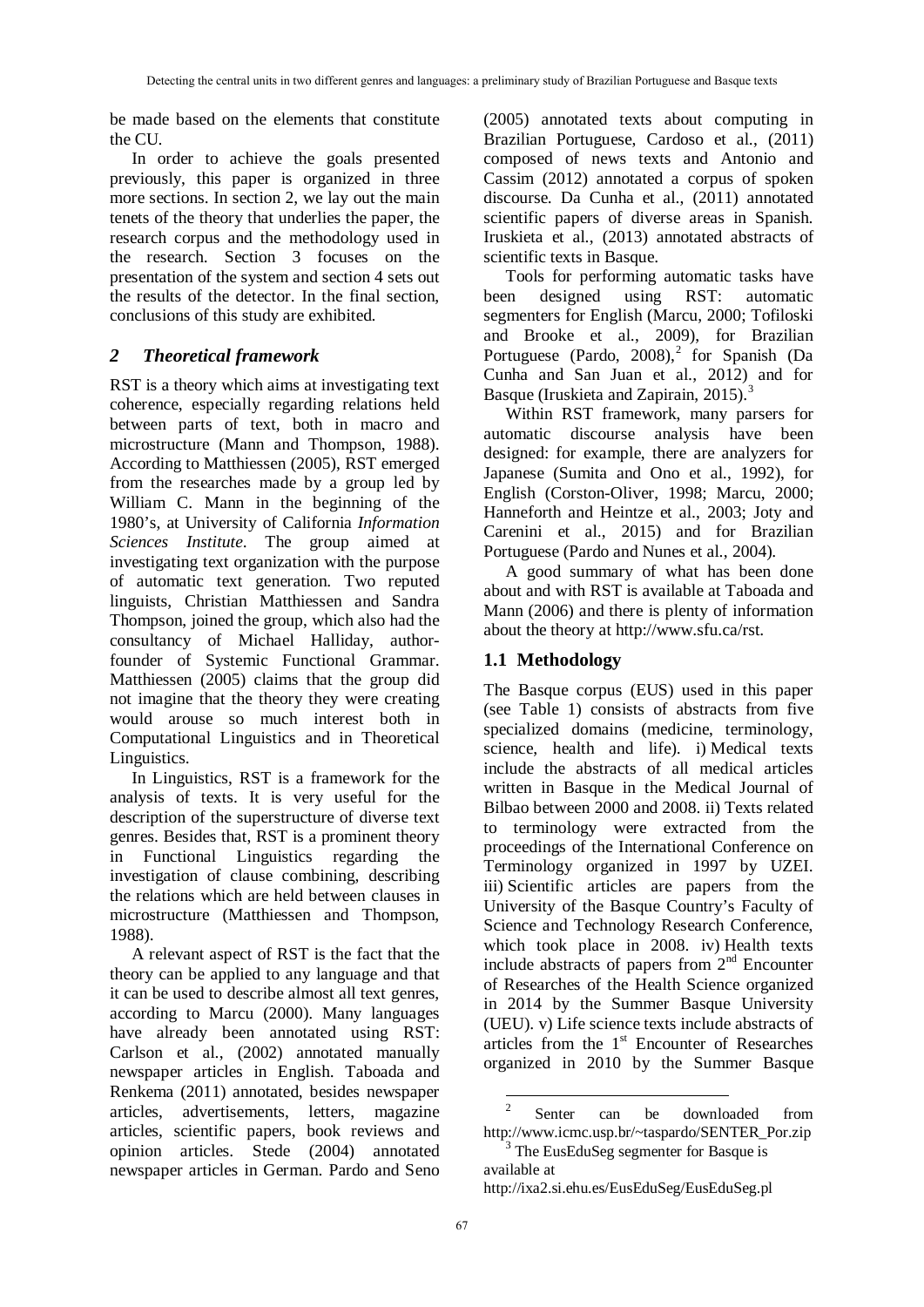University (UEU). The Basque corpus (EUS) contains 100 texts, each with its CUs.<sup>[4](#page-3-0)</sup>

The Brazilian Portuguese corpus (BP) (see Table 1) consists also of 100 texts written by candidates for summer  $2013$  entrance exams<sup>[5](#page-3-1)</sup> at Universidade Estadual de Maringá (UEM). There are excerpts the candidates can base upon to write the texts demanded by the instructions. On Summer 2013 the instructions for argumentative answer were: *As a candidate, write, using up to 15 lines, an argumentative answer to the question "What is the secret of Vestibular: intelligence, effort or luck?"*.

A more detailed description is presented in Table 1.

| Corpus | Genre        | Words  | <b>EDUs</b> |     |
|--------|--------------|--------|-------------|-----|
| EUS    | Abstracts    | 25.593 | 2.302       | 122 |
| ВP     | Arg. answers | 14.285 |             | 116 |

Table 1: Corpora description: genre and size

According to Swales (1990), scientific abstracts texts follow the IMRaD (introduction, method, results and discussion) structure. The central unit is usually in the introduction part, but sometimes an introductory part is necessary for a better understanding of the main topic. This is represented in RST with the BACKGROUND rhetorical relation.

According to Menegassi (2011), argumentative answer genre belongs to scholar/academic sphere. It is initiated by the resumption of the question followed by the answer to the question, which is the thesis defended by the author. The remainder of the text presents arguments that support the thesis in order to try to convince or persuade the reader.

The size of the corpus for each language studied is similar in size which was used in bibliography (Paice, 1981; Burstein, 2001) for similar aims. For Basque corpus, we have used the Science, medicine and linguistics subcorpora as training (60 texts) and the life and health subcorpora as test data-sets (40 texts). And for BP the first 60 texts were used for training and the last 40 for test.

 $\overline{a}$ 

Both corpora were annotated by two linguists who were familiar with RST and the annotation phases represented in Figure 1 were as follows:

- 1. Annotators segmented the texts into EDUs manually with RSTTool (O'Donnel, 2000).
- 2. Annotators determined the CU of each text.
- 3. The results were evaluated and a segmented gold standard corpus with the annotated CUs was created. The inter-annotator agreement in Basque was 0.796 kappa (for a total of 2440 EDUs). For BP the four annotators identified the same central unit in 75% of the texts (full agreement).
- 4. The gold standard corpus was annotated automatically with morphosyntactic information and exported to a MySQL database.<sup>[6](#page-3-2)</sup>
- 5. CU's indicators were manually extracted in each corpus.
- 6. Heuristics that exploit these CU's indicators were defined for EUS and BP in the training data-set.
- 7. The results were evaluated against the test data-set of EUS and BP.

#### *3 The system*

Our CU identification system is based on the indicators defined in Iruskieta et al., (2015) for Basque and in Antonio (2015) for BP. To do that, each EDU was automatically analyzed and a number of representative features were extracted for each language. Those features include the number of occurrences of each indicator type (from a relevant noun list, verb list, pronouns, demonstratives and bonus word list are used in each EDU), the position of the given EDU into the whole document and the number of words of the title present in the given EDU.[7](#page-3-3) Based on those features and using the training corpora for validation, we have defined and tested a number of handcraft heuristics.

**.** 

<span id="page-3-2"></span><span id="page-3-0"></span>Each CU may have more than one EDU, as it can be noticed in Table 1.

<span id="page-3-3"></span><span id="page-3-1"></span>The exams are available a[t](http://www.vestibular.uem.br/2013-V/uemV2013p2g1.pdf) [http://www.vestibular.uem.br/2013-](http://www.vestibular.uem.br/2013-V/uemV2013p2g1.pdf) V/uemV2013p2g1.pdf.

The Basque texts can be found at <http://ixa2.si.ehu.es/diskurtsoa/segmentuak.php> and the Brazilian Portuguese at [http://ixa2.si.ehu.es/rst/pt/segmentuak\\_multiling.php](http://ixa2.si.ehu.es/rst/pt/segmentuak_multiling.php)

Each EUS document contains its own title, but all BP documents share the same title (the questions that the students have to answer '*Qual o segredo do vestibular: inteligência, esforço ou sorte?*').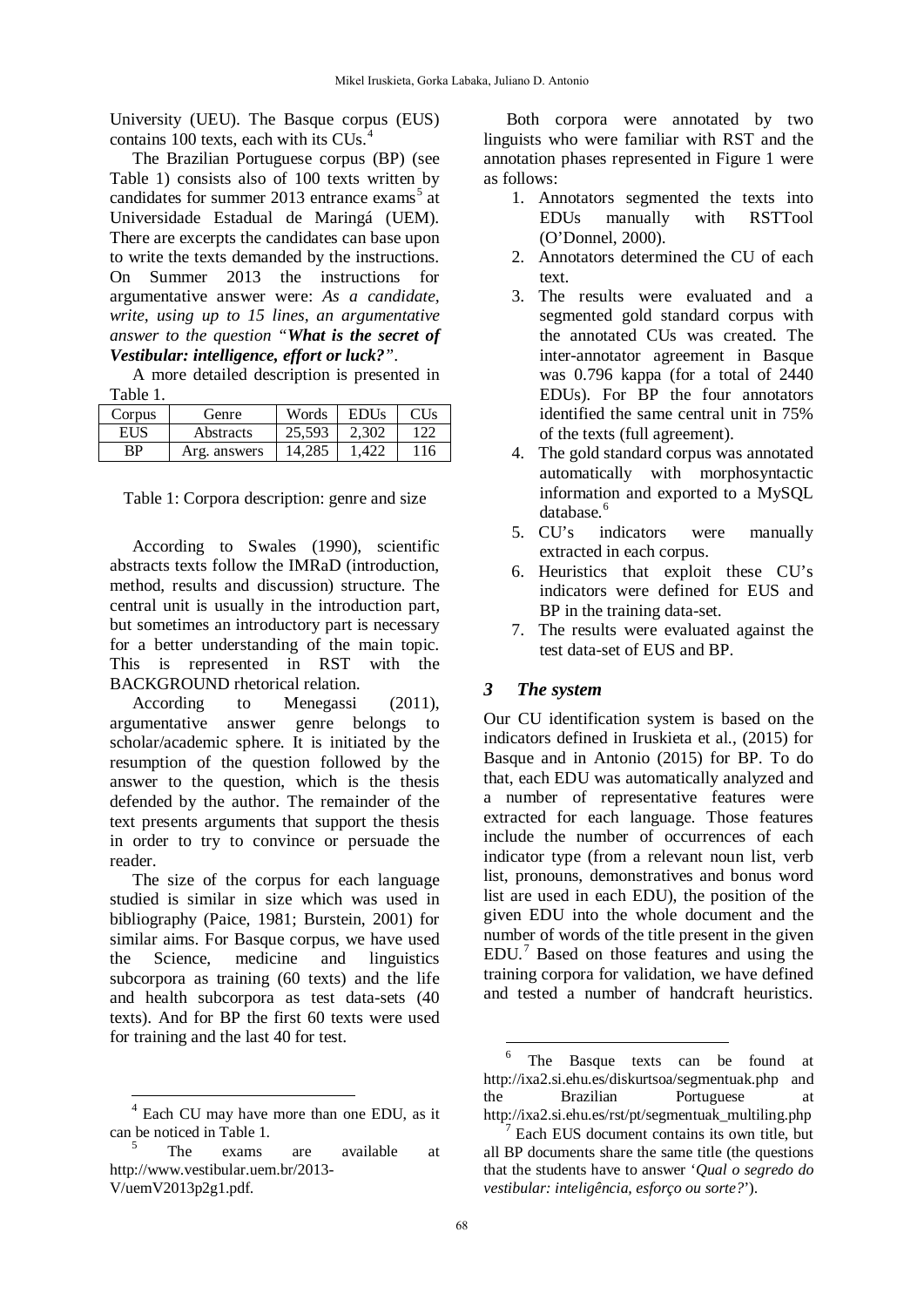Those heuristics define the minimum requirements needed to mark an EDU as CU.

Due to the differences in genre and domain between the EUS and BP texts, we have calculated how difficult can be the task of determining the central unit as follows:

 $-$  Difficulty = Total of CUs in the data-set

/ total of EDUs in the data-set.

where the nearer is from 1, the easier it is to determine the CU.

Therefore, in the EUS training data-set the difficulty is 0.063 (78 CUs out of 1236 EDUs), while in BP it is 0.079 (67 CUs out of 846 EDUs). In the EUS test data-set it is 0.041 (44 CUs out of 1066 EDUs), whereas in BP it is 0.085 (49 CUs of 576 EDUs). Looking at these measures, we conclude that detecting a CU in the EUS corpus is more difficult than detecting the CU in BP corpus.

The differences in genre and domain also vary for each language in order to get the best heuristics based on the CU's indicators. For Basque, an EDU has to contain at least two nouns, one noun followed by a determiner or preceded by a pronoun or a verb and has to appear within the first 18 EDUs of the document to be considered a CU. That is, all the features except the bonus words and the words from the title are used. Otherwise, for Brazilian Portuguese, best results are achieved combining only the number of occurrences of words in the title and the nouns and the position of the EDU within the document. Thus, to be considered CU, the EDUs must contain at least three nouns of the list or three words of the title and they have to appear after the question within the second EDU position of the documents (see results of the 'best heuristic' in Table 2).

Alternatively, a numerical method has been used to try to detect CUs. Based on the same numeric features used in the heuristics, we linearly combined them to get an aggregate score used to determine if an EDU is considered a CU (when the score of the EDU is bigger than 1) or not (when the score is smaller than 1). For example, if we defined a weight of 0.3 any noun indicator, any verb indicator and any word in the title and 0.1 for the EDU position (if there is between the first and the second position, and 0 otherwise). An EDU would be marked as a CU if it contained one of each indicator and if there is within the second position  $(0.3*1+0.3+1+0.3+0.1*1=1)$  or if it has 4 occurrences of any of the mentioned indicators (0.3\*4=1.2). Those weights are manually defined to maximize the results obtained in the training data, and later evaluate unseen examples of the test data (see results of the 'linear comb.' in Table 2).

# *4 Results*

The performance of the heuristics is reported following the standard measures precision, recall and f-score (F1). We calculate each of the measures as follows:

- precision = correct<sub>CU</sub> / correct<sub>CU</sub> +  $excess<sub>CU</sub>$
- $recall = correct_{CU} / correct_{CU} +$  $missed<sub>CU</sub>$
- $-$  F1 = 2\*precision\*recall / precision + recall

where correct $_{\text{CU}}$  is the number of correct central units  $(C)$ , excess<sub>CU</sub> is the number of overpredicted central units  $(E)$  and missed<sub>CU</sub> is the number of central units the system missed (M).

Table 2 shows the results obtained for Basque:

- The best heuristic considers CU only the EDUs that there are in the position from 2 to 18 and those EDUs that satisfy any of the following constraints: i) two nouns; ii) a noun with a demonstrative pronoun which is within the distance of three words; iii) a word noun with a personal pronoun which is within the distant of three words; and iv) a verb with a auxiliary verb with the first personal pronoun.
- Linear combination considers the following weights: Nouns (\*0.2), verbs (\*0.2), pronouns (\*0.3), auxiliary verbs with the first personal pronoun (\*0.2), a combination of a noun with a determiner (\*0.8), a combination of a verb with an auxiliary verb with the first personal pronoun (\*0.5), a bonus word (\*0.525), a title word (\*0.05), the EDU position between 2 and 18  $(*0.001)$  and a main verb  $(*0.1)$ .

And for Brazilian Portuguese:

- The best heuristic considers CU only EDUs that there are in first or second positions and have at least three nouns or three title words.
- Linear combination considers the following weights: nouns (\*0.1), a title word (\*0.3) and the second EDU position  $(*0.2)$ .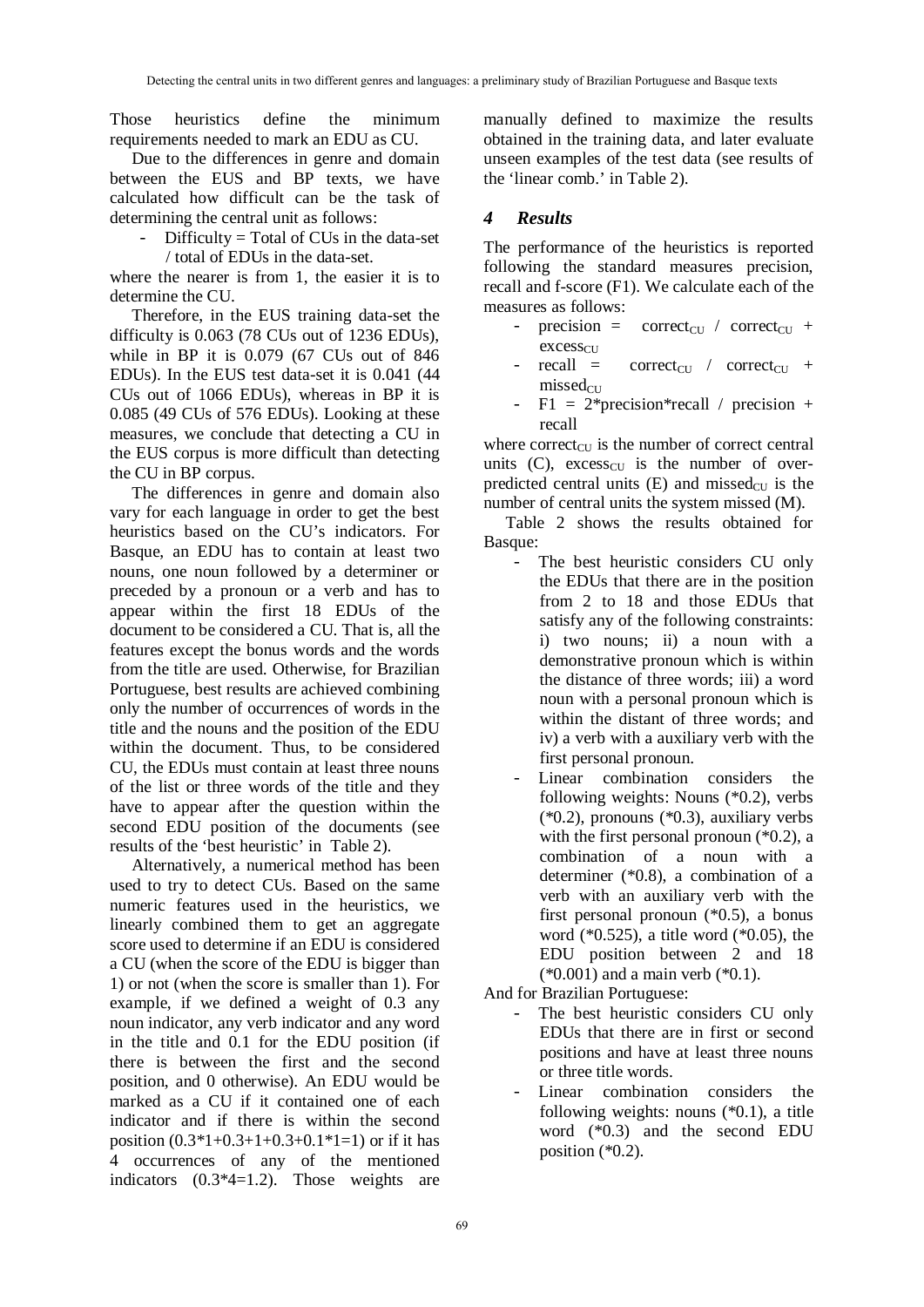|             |                       | <b>Brazilian Portuguese (BP)</b> |               |       | <b>Basque (EUS)</b> |        |       |
|-------------|-----------------------|----------------------------------|---------------|-------|---------------------|--------|-------|
|             |                       | <b>Precision</b>                 | <b>Recall</b> | F1    | <b>Precision</b>    | Recall | F1    |
| Dev.        | <b>Best heuristic</b> | 0.824                            | 0.627         | 0.712 | 0.436               | 0.519  | 0.474 |
|             | Linear comb.          | 0.671                            | 0.731         | 0.700 | 0.377               | 0.544  | 0.446 |
| <b>Test</b> | <b>Best heuristic</b> | 0.778                            | 0.429         | 0.553 | 0.705               | 0.403  | 0.512 |
|             | Linear comb.          | 0.535                            | 0.469         | 0.500 | 0.280               | 0.636  | 0.389 |

Table 2: Results of the system

Those results from Table 2 show that differences between genres and domains are very clear. For Basque, most of the features are used, while for Brazilian Portuguese only position, nouns and title words are taken in consideration with different weights. Let us underline the biggest differences:

- The title words in argumentative answer texts (some of them are nouns) are a good indicators of the CU, because the students have to argue with the resumption of the question followed by the answer to the question, which is the thesis defended by the author (Menegassi 2011).
- The position of the CU in the document is more restricted in argumentative answer texts than in scientific abstracts. For scientific abstracts the best results were obtained within 2 and 18 and for argumentative answer were within 1 and 2. So it is important to write the CU at the beginning of the argumentative answer texts, while in the scientific abstracts it is between the beginning and the middle, because scientific abstracts need some background information to understand the main topic of the abstract.

#### *5 Conclusions and future works*

<span id="page-5-0"></span>This paper presents the first study of how the CU can be detected for different languages and different genres following similar rule based heuristics and a linear combination for Basque and Brazilian Portuguese texts. Heuristics and the linear combination were implemented using gold standards extracted from the RST Basque

Treebank and Brazilian Portuguese Treebank, which are freely available.<sup>[8](#page-5-0)</sup>

We conclude that the way of indicating the CU is sensible to genre, because studied features or indicators are different and have different weights in its detection. The difficulty of the task is also different depending on the genre. The best heuristic for scientific abstracts is more complex because the task is harder (difficulty of 0.041), whereas for argumentative answers it is 0.085. It is our hypothesis that it is for this reason that we obtained the lower result of 0.041 (test data-set was 0.553 for BP and 0.512 for EUS).

The work carried out will be useful for adding discourse hierarchy information to certain language processing tasks for both languages, such as automatic summarizers, question answering and automatic evaluation of the position and the way of indicating the main idea.

The authors will develop machine learning techniques to improve such promising results and will work with other languages re-utilizing annotated corpora, based on the indicators and heuristics extracted from those corpuses, in similar genres.

In terms of future work, it would be interesting to make a contrastive study of the same genre in Basque and Portuguese. That was not possible for this study because there are not Brazilian Portuguese abstract manually annotated or Basque argumentative texts manually annotated with RST.

**.** 

The Basque files can be download from <http://ixa2.si.ehu.eus/diskurtsoa/fitxategiak.php> and the Brazilian Portuguese files from [http://ixa2.si.ehu.eus/rst/pt/fitxategiak\\_multiling.php](http://ixa2.si.ehu.eus/rst/pt/fitxategiak_multiling.php)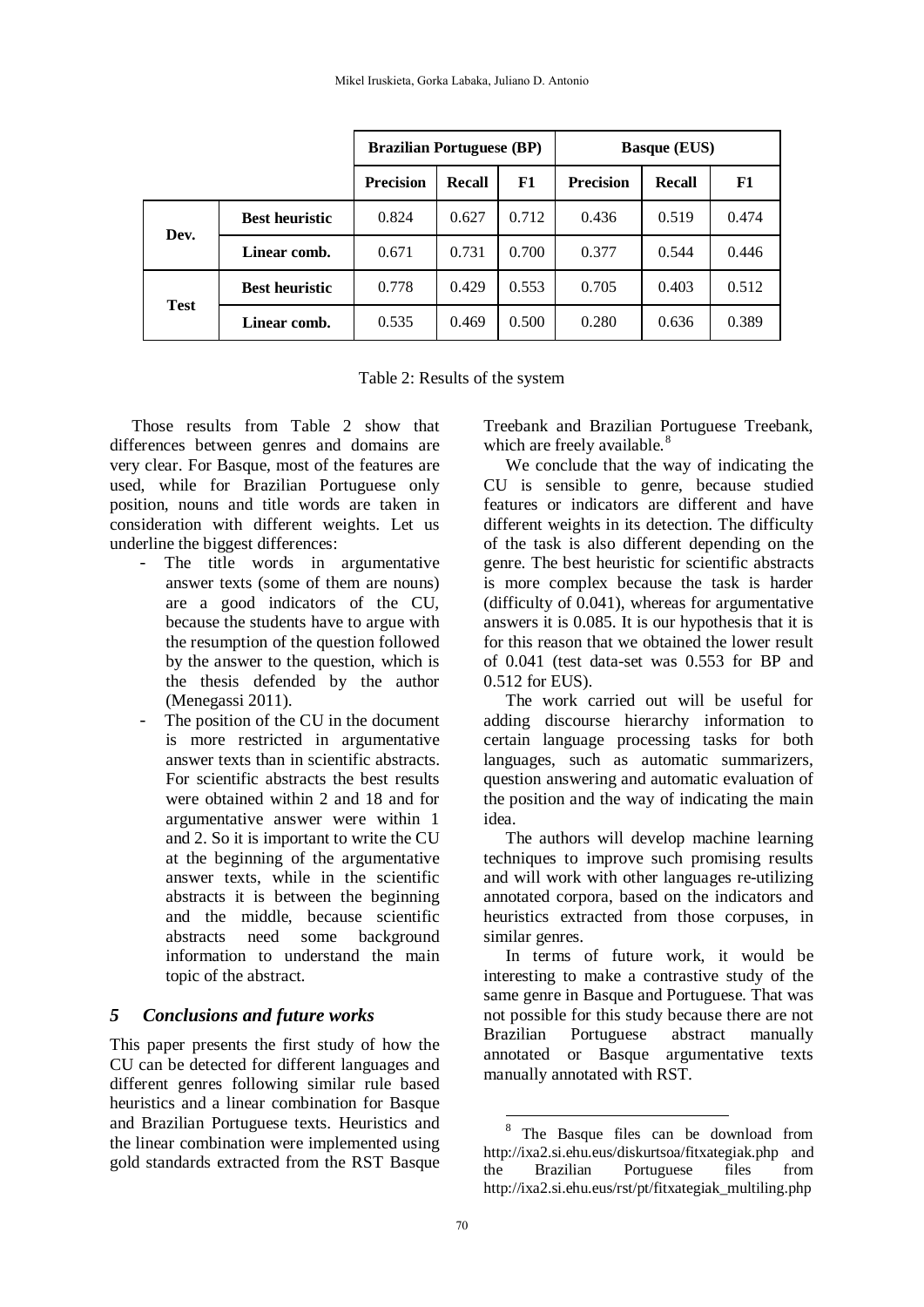### *References*

- Antonio, J. D. 2015. Detecting central units in argumentative answer genre: signals that influence annotators' agreement. In *5th Workshop "RST and Discourse Studies",* in *Actas del XXXI Congreso de la Sociedad Española del Procesamiento del Lenguaje Natural* (SEPLN 2015), Alicante (España).
- Antonio, J.D., and F.T.R. Cassim. 2012. Coherence relations in academic spoken discourse. *Linguistica* 52, pp. 323–336.
- Burstein, J.C., D. Marcu, S. Andreyev, and M.S. Chodorow. 2001. Towards automatic classification of discourse elements in essays. In *Proceedings of the 39th annual Meeting on Association for Computational Linguistics*, pp. 98–105. Association for Computational Linguistics.
- Cardoso, P.C.F., E.G. Maziero, M.L.C. Jorge, E.M.R. Seno, A. Di Felippo, L.H.M. Rino, M.G.V. Nunes, and T.A.S. Pardo, 2011. CSTNews - A Discourse-Annotated Corpus for Single and Multi-Document Summarization of News Texts in Brazilian Portuguese. *Proceedings of the 3rd RST Brazilian Meeting*, pp. 88–105. Cuiabá/MT, Brasil.
- Carlson, L., M.E. Okurowski, and D. Marcu. 2002. *RST Discourse Treebank, LDC2002T07 [Corpus].* Philadelphia: PA: Linguistic Data Consortium.
- Corston-Oliver, S. 1998. Identifying the linguistic correlates of rhetorical relations, *Proceedings of the ACL Workshop on Discourse Relations and Discourse Markers* 1998, pp. 8–14.
- Da Cunha, I., E. San Juan, J.M. Torres-Moreno, M. LLoberese, and I. Castellóne. 2012. DiSeg 1.0: The first system for Spanish discourse segmentation. *Expert Systems with Applications,* 39(2), pp. 1671–1678.
- Da Cunha, I., and M. Iruskieta. 2010. Comparing rhetorical structures in different languages: The influence of translation strategies. *Discourse Studies,* 12(5), pp. 563–598.
- Da Cunha, I., J.M. Torres-Moreno, and G. Sierra. 2011. On the Development of the RST Spanish Treebank, *5th Linguistic Annotation Workshop (LAW V '11)*, 23 June

2011, Association for Computational Linguistics, pp. 1–10.

- Egg, M. and Redeker, G. 2010. How complex is discourse structure? In *Proceedings of the 7th International Conference on Language Resources and Evaluation (LREC 2010)*, pp. 1619–1623, Valletta, Malta, 19-21 May.
- Hanneforth, T. Heintze, S. and Stede, M. 2003. Rhetorical parsing with underspecification and forests, *Proceedings of the 2003 Conference of the North American Chapter of the Association for Computational Linguistics on Human Language Technology: companion volume of the Proceedings of HLT-NAACL 2003--short papers-Volume 2* 2003, Association for Computational Linguistics, pp. 31–33.
- Iruskieta, M. Diaz de Ilarraza, A. Labaka, G. Lersundi, M. 2015. The Detection of Central Units in Basque scientific abstracts. In *5th Workshop "RST and Discourse Studies", in Actas del XXXI Congreso de la Sociedad Española del Procesamiento del Lenguaje Natural (SEPLN 2015)*, Alicante (España).
- Iruskieta, M. Díaz de Ilarraza, A. Lersundi, M. 2014. The annotation of the Central Unit in Rhetorical Structure Trees: A Key Step in Annotating Rhetorical Relations. *Proceedings of COLING 2014, the 25th International Conference on Computational Linguistics: Technical Papers,* pp. 466–475, Dublin, Ireland. August 23-29.
- Iruskieta, M. Aranzabe, M.J. Diaz de Ilarraza, A. Gonzalez, I. Lersundi, I. Lopez de Lacalle, O. 2013. The RST Basque TreeBank: an online search interface to check rhetorical relations, *4th Workshop RST and Discourse Studies,* Sociedad Brasileira de Computação, Fortaleza, CE, Brasil. October 2013.
- Iruskieta M. and Zapirain B. 2015. EusEduSeg: a Dependency-Based EDU Segmenation for Basque. In *Actas del XXXI Congreso de la Sociedad Española del Procesamiento del Lenguaje Natural (SEPLN 2015)*, Spain. September 2015.
- Joty, S. Carenini, G. and Ng, R.T. 2015. CODRA: A Novel Discriminative Framework for Rhetorical Analysis. *Computational Linguistics,* 41(3), pp. 385– 435.